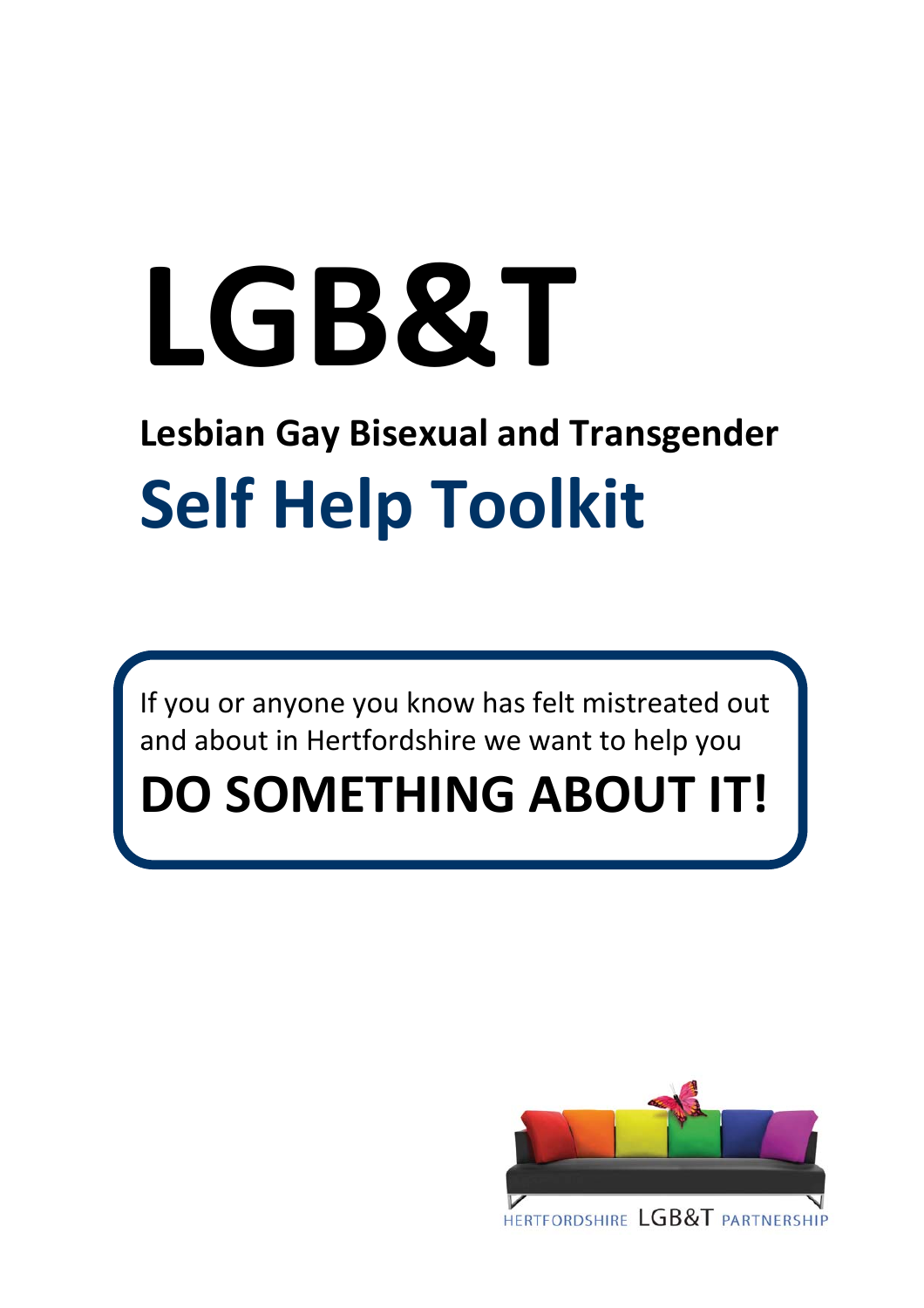# **Contents**

| <b>Contents</b>                                                                              | Page |
|----------------------------------------------------------------------------------------------|------|
| Challenging and reporting incidents                                                          | 3    |
| Dealing with the aftermath of an upsetting incident                                          | 5    |
| Where to go for help                                                                         | 6    |
| Safeguarding vulnerable adults                                                               | 9    |
| An approach for dealing with situations and times when<br>you are feeling worried or anxious | 10   |
| Where to go for more information and links to support<br>websites                            | 12   |

# **Hate and harassment can take many forms**

Many people from the Lesbian, Gay, Bisexual and Transgender (LGBT) community have experienced some form of violence, harassment and verbal abuse, damage to property, gossip and even social isolation.

# **Words hurt**

People like to feel part of a group – which sometimes makes them feel hostile towards people who they see as different. They can put prejudice into action when they feel as if their sense of self is threatened.

Those who are polite will simply keep their ideas private, while others (the particularly rude ones) may use insults to reduce you to a status that makes sense to them. It is wrong, small minded and unfair but it happens. Prejudice without reason or knowledge can lead to unfair and harmful discrimination, rudeness, abuse and sometimes violence - and it isn't limited to one particular group.

You cannot always control what others say or do but there are some steps you can take to make things better for yourself and others.

There are people that want to challenge this and make Hertfordshire a better place for everyone to live and work.

This toolkit aims to help you help yourself, know when to ask for help and where to go to get it.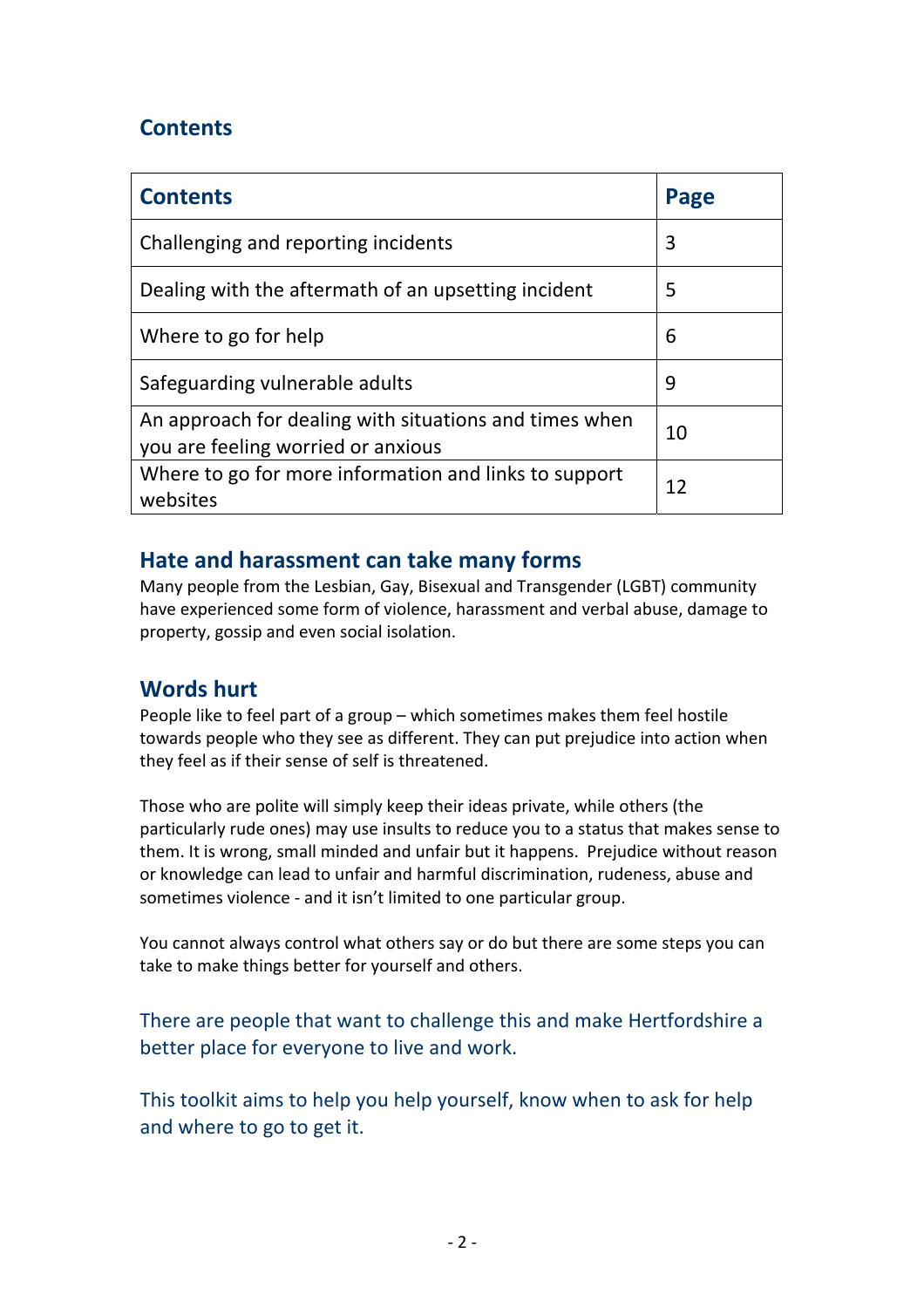# **Challenging and reporting incidents**

Challenging discriminatory behaviour is difficult if you fear the response of the person you challenge. If you are out and about you should only directly challenge discrimination if you feel it is safe to do so. If you are at work you should use your organisation's policies and procedures.

People are unlikely to think they are prejudiced and will usually be defensive if they are challenged. It's always best to calmly question the behaviour and attitude rather than labelling the person.

- Invite the person to question their own attitude and stereotypes to better understand what they are saying.
- Provide some appropriate facts if you have them.
- Explain how it makes you feel.
- Be heard but stay calm and try and say things in private if possible.
- Ask for help with how to challenge the behaviour, or in joining the challenge.

## **It is very important to report hate crime to the police**

A hate crime is any criminal offence that is motivated by hostility or prejudice based upon a victim's disability, ethnicity, race, religion or belief, sexual orientation, age, gender, gender identity or nationality.

Effective action against specific instances of discrimination can be a powerful deterrent to others. Reporting makes a difference – to you, your friends, and your community. There is more information on **[Hertfordshire](http://www.herts.police.uk/advice/hate_crime.aspx) police website** around how to report a hate crime. Incidents of hate crime can be reported via the non‐ emergency number 101. In an emergency, where there is an immediate threat to life or property always dial 999.

## **Online reporting**

Hertfordshire Constabulary understands that victims and witnesses may not always feel comfortable with talking directly to the police. Online reporting allows people to report a hate crime via a system which will then be dealt with by dedicated hate crime officers.



True Vision provides information for victims and the public about what hate crime is, why it is important to report it when it happens and sets out the range of ways hate crimes can be reported, including via a new online reporting form. Access the True Vision website at [www.report](http://www.report-it.org.uk/)‐it.org.uk

The site also provides links to organisations that can offer support and advice on hate crime related issues. The police take hate crime very seriously and will record and investigate the offence even if you do not want to give your details.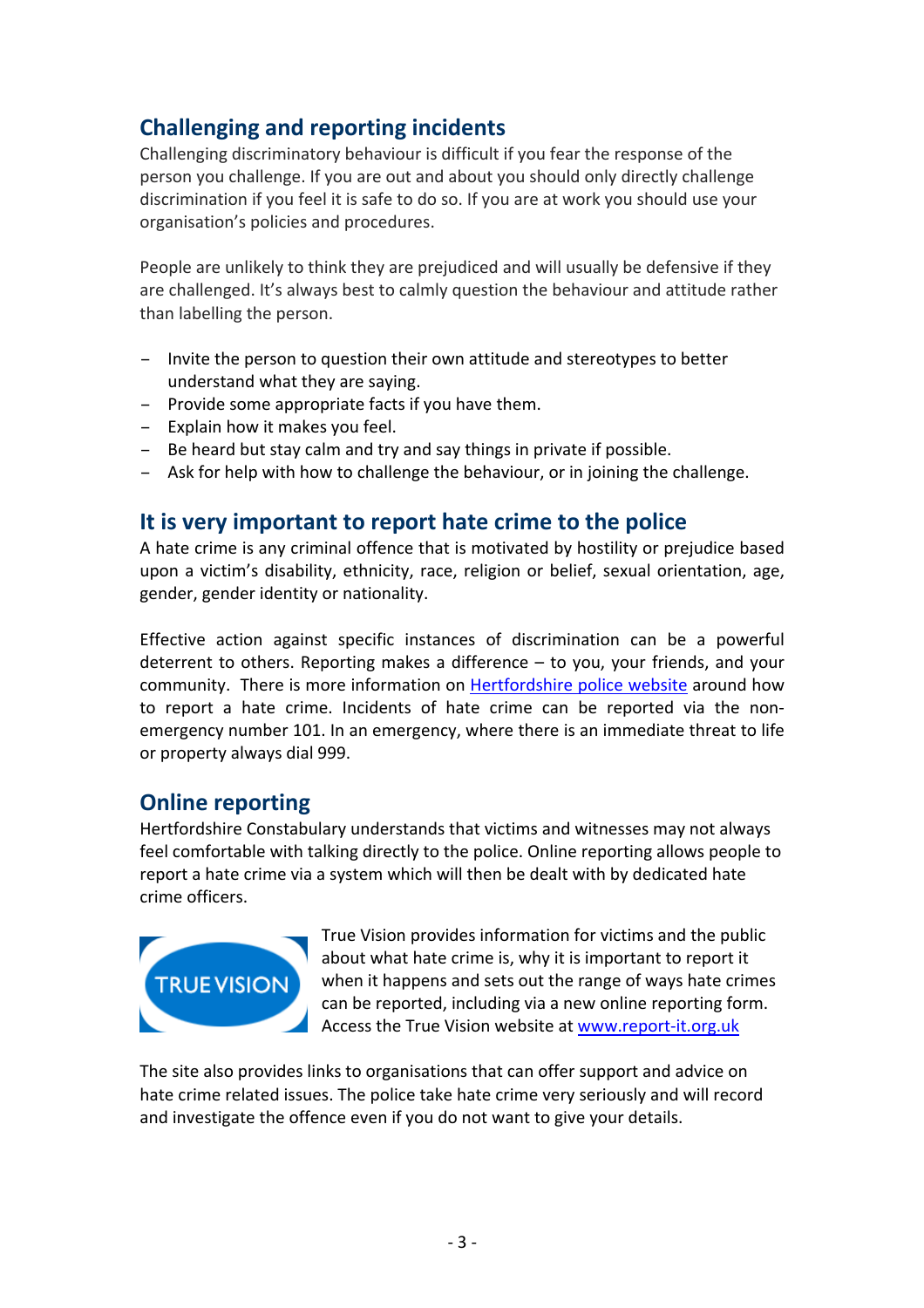Whenever you are reporting a hate crime or hate related incident, it's important that you make it clear that you think the incident is related to your identity so that it is recorded correctly. Saying 'I think this is happening because I am gay/trans' will help the person you're talking to understand that this is a hate crime or hate related incident and get the right people involved in dealing with it.

### **Local support for Hate crime**

Your local district council may also be able to help you deal with hate crime. At Dacorum, St Albans and Stevenage the Anti‐Social Behaviour Team can investigate hate crime incidents independently of the police, if you wish, and have a number of tools that they can potentially use. They will also be able to signpost you to local support.

If you live in one of these three districts, you can call and ask to speak to the Anti‐ Social Behaviour Team on the following numbers:

| Dacorum:          | 01442 228000                                 |
|-------------------|----------------------------------------------|
|                   | (Textphone for d/Deaf people): 01442 228656) |
| <b>St Albans:</b> | 01727 819566/01727 819538                    |
|                   | (Textphone for d/Deaf people: 01727 819570)  |
| Stevenage:        | 01438 242 242                                |
|                   | (Textphone for d/Deaf people): 01438 242555) |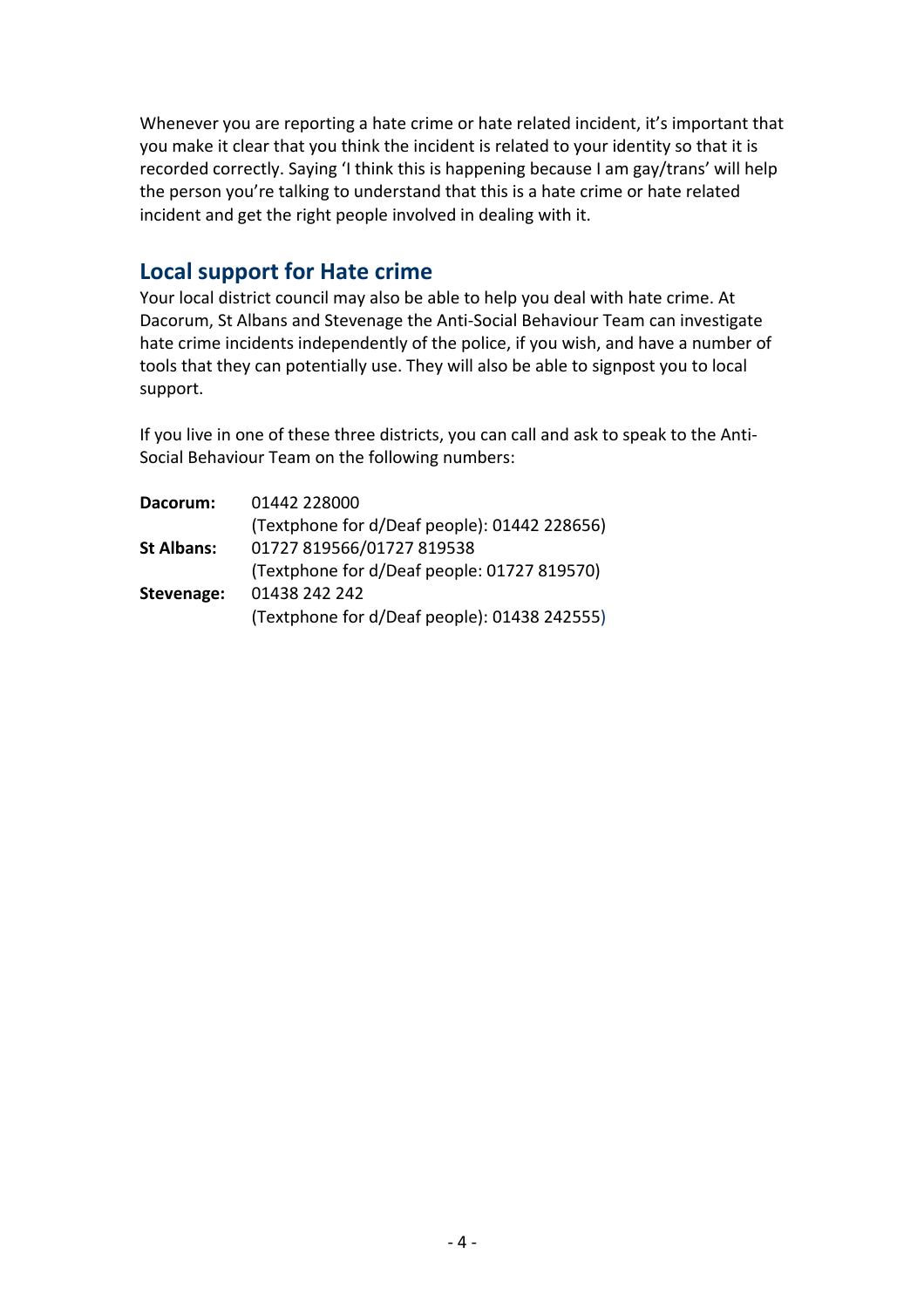# **If something happens**

It is quite normal for people to experience emotional aftershocks when they have experienced an unpleasant event.

| DO                                    | <b>DONT</b>                              |  |
|---------------------------------------|------------------------------------------|--|
| Talk about what happened with         | Bottle things up and allow anger to mask |  |
| someone you trust                     | your feelings                            |  |
| look to friends and colleagues for    | Stay at home and not go to work          |  |
| support                               |                                          |  |
| Recognise if you need to do something | use alcohol, nicotine or other drugs to  |  |
| about it                              | hide your feelings                       |  |
| try to keep your life as normal as    | Be afraid to ask for help                |  |
| possible                              |                                          |  |

If you are experiencing signs of excessive stress ‐ you may find self help books and guides helpful in coping with lowmood or depression. Self‐help therapy has some advantages over professional face‐to‐face counselling. It's convenient, cheap and you can do it in your own time and when it suits you. For more information you can look on NHS [Choices.](http://www.nhs.uk/Livewell/counselling/Pages/selfhelptherapy.aspx)

Pace is London's leading charity promoting the mental health and emotional wellbeing of the lesbian, gay, bisexual and transgender community[.www.Pacehealth.org.uk](http://www.pacehealth.org.uk/)

#### **Talk About It**

Talk [About](http://www.hertspartsft.nhs.uk/talkaboutit) It is an online video designed to address some of the stigma that often exists in communities around mental health and wellbeing (developed for Ethnic Minorities in Hertfordshire but relevant for everyone).

#### **When to ask for help**

Occasionally, the traumatic event is so painful that support or sometimes professional assistance may be necessary. This does not imply weakness or inadequacy. These feelings can be very common and simply indicate that the particular event is just too powerful for the person to manage by themselves.

- If you have no‐one to talk to about what has happened.
- If you have intense feelings that are hard to handle you may start taking it out on others.
- If things don't start to feel better in the weeks following the event.
- If you can't sleep or you are tired all the time. .
- If you start having problems with relationships.
- If after the event, you smoke, drink or take more medication, or other drugs.
- If your work performance suffers.
- If your health deteriorates.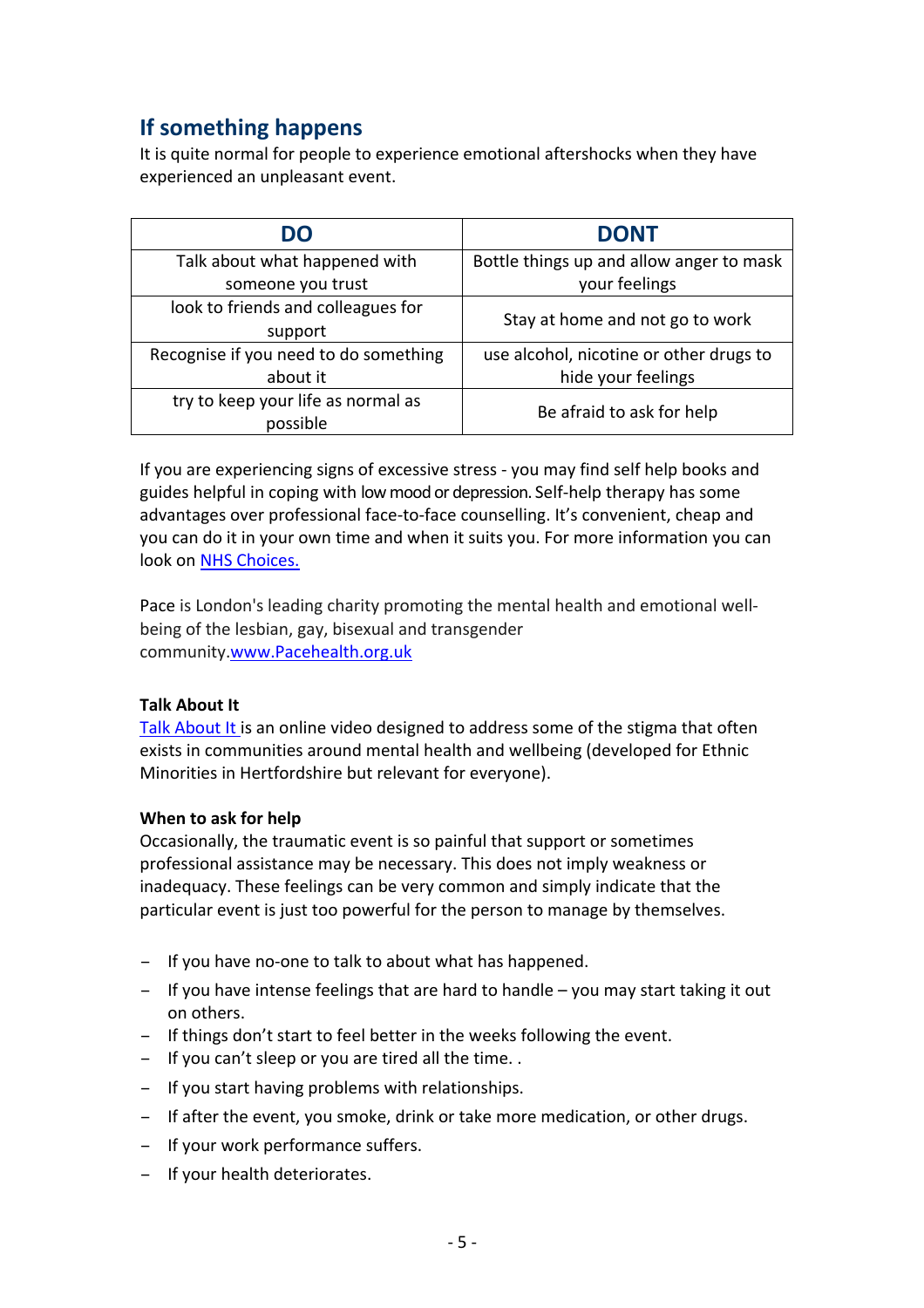# **Where to get help**

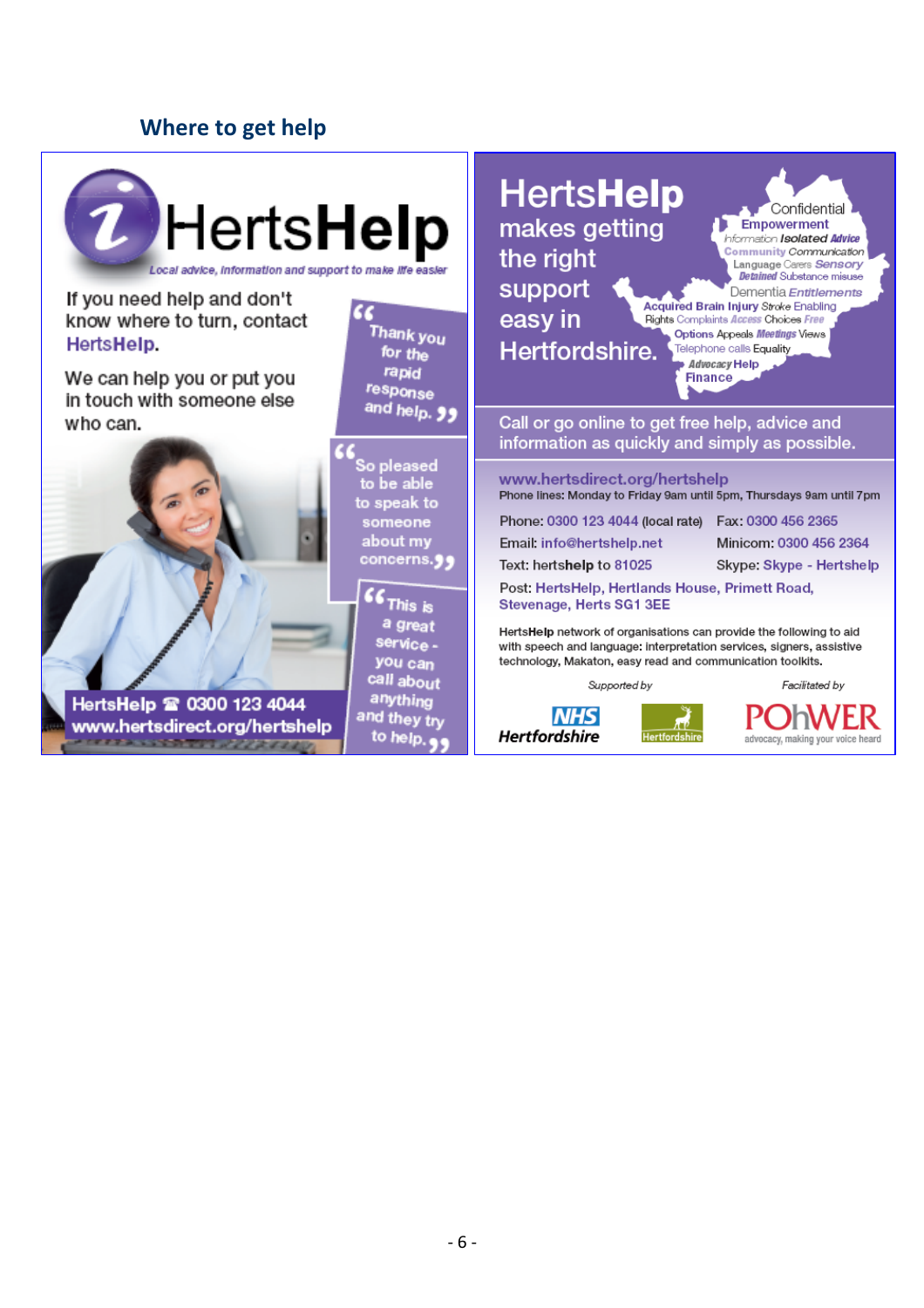# POHWER advocacy, making your voice heard

# **POhWER is a free, confidential and independent advocacy service.**

The Advocacy Support Centre is open from 9am ‐ 5pm Monday, Tuesday Wednesday and Friday, and from 9am to 7pm on Thursdays.

#### **Telephone 0300 456 2370.**

Outside these hours you will be able to leave a message and we will call you back the next working day, or you can email us at [pohwer@pohwer.net](mailto:pohwer@pohwer.net) or contact us through the POhWER website [www.pohwer.net](http://www.pohwer.net/).

POhWER is an information, advice and advocacy organisation, providing a range of services throughout England. We aim to meet the needs of people protected under the Equality Act 2010 and those who face isolation and/or social exclusion. Last year we supported over 13,000 people with 1:1 advocacy and over 70,000 people with enquiries.

POhWER specialises in providing:

- Information, Advice and Signposting Services,
- Independent Mental Capacity Advocacy (IMCA) and DOLS,
- Independent Complaints Advocacy Services (ICAS),
- Independent Mental Health Advocacy Services (IMHA),
- Community Advocacy,
- Children and Young People Advocacy,
- Advocacy in secure settings,
- Community Engagement,

We regularly work with:

- Older People,
- People with mental ill health,
- People with sensory impairment,
- People with physical disabilities,
- People with learning disabilities,
- Children and young people,
- People with dual diagnosis,
- People with autism.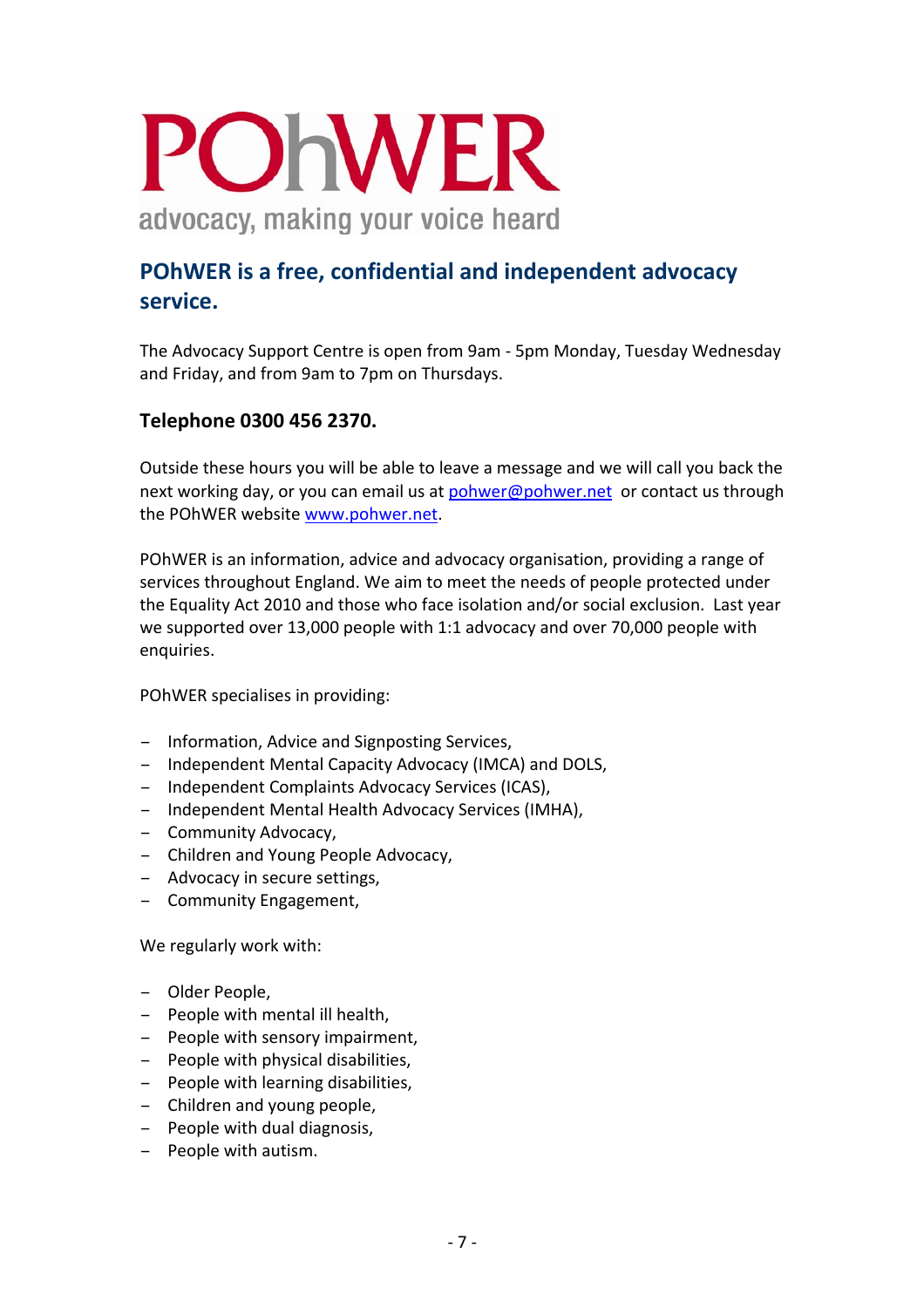We are also experts in safeguarding, empowering individuals and communities, building social capital and preventing the deterioration of individuals' health and wellbeing.

#### **What is advocacy?**

Advocacy is about taking action to make sure people have the information they need to make the right choices for them, supporting people to say what they want, to secure their rights, take a full part in their communities and get the services and support they need. The Advocacy Charter explains the principles of advocacy and how you should expect an advocate to work with you.

#### **An advocate can:**

- listen to you,
- help you talk to people and ask them questions,
- go to meetings with you,
- help you understand your rights,
- make telephone calls for you,
- write letters with you.

#### **An advocate cannot:**

- tell you what to do,
- talk to people you do not want them to talk to,
- keep information from you,
- give you advice.

Our POhWER Advocates aim to empower you by giving information so that you know your rights, supporting you to consider your options and make your own choices and decisions. It is important that you feel that you have been listened to and that feel that you have equal rights. POhWER services are accessible to everyone; we can support you appropriately and in a say that suits you.

#### **Providing Information**

We provide leaflets and information in a variety of languages and formats, Easy Read, audio and DVDs. We have access to translation and interpreting services. We use communication toolkits, traffic light cards, Makaton and other signing techniques.

#### **How to contact us:**

POhWER Hertlands House Primett Road Stevenage Hertfordshire SG1 3EE Tel: 0300 456 2370 Minicom: 0300 456 2364 Fax: 0300 456 2365.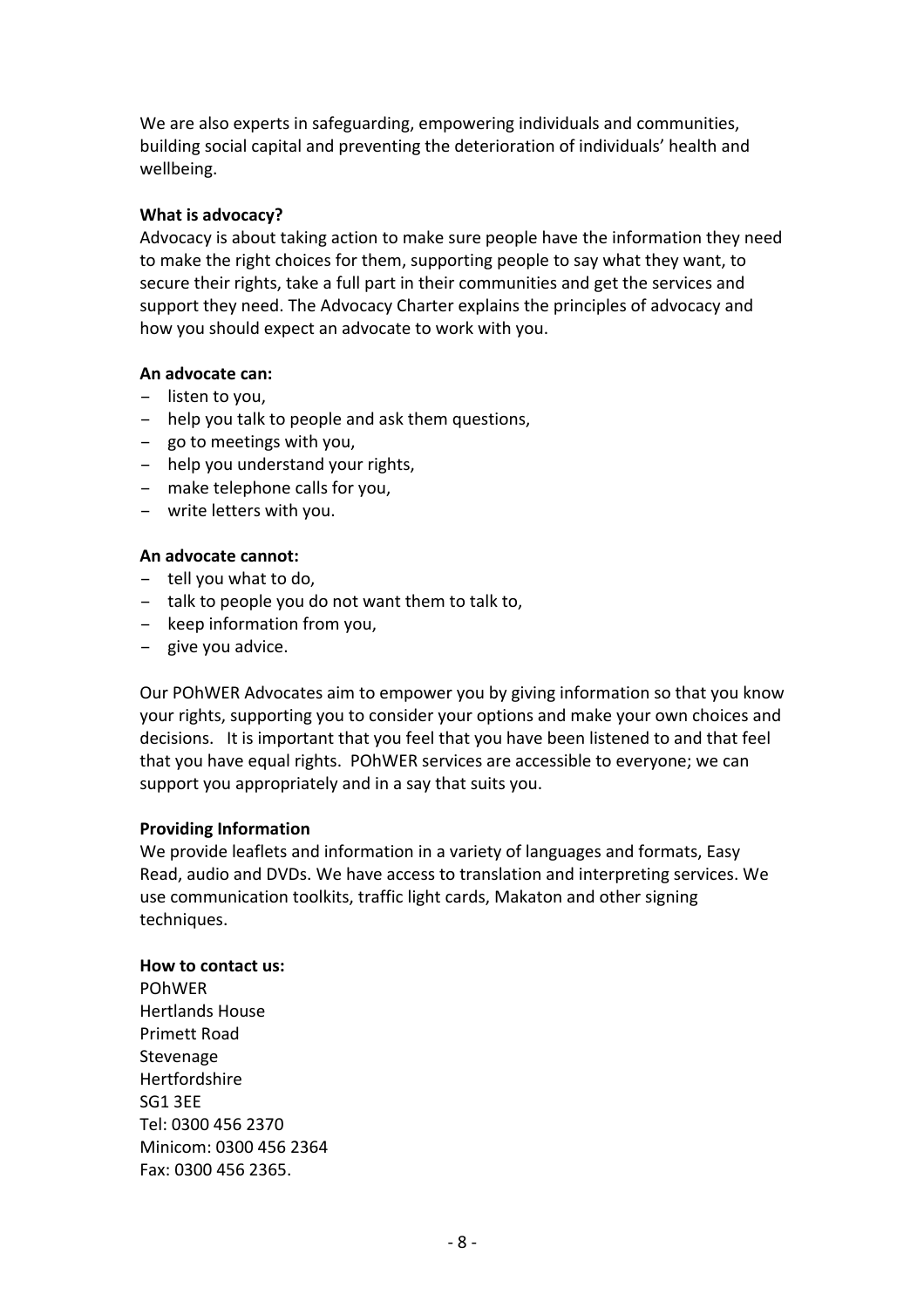# **What to do if you are worried about someone else who is vulnerable?**

A vulnerable adult is any person aged 18 years or over

- who is or may be in need of community services because of mental or other illness, disability or age, and
- who is, or may be, unable to take care of themselves against significant harm or serious exploitation.

Abuse is a violation of an individual's human and civil rights and may consist of a single act or repeated actions. It may be physical, sexual, financial, psychological or institutional, or may relate to neglect or discrimination.

If you have concerns that a vulnerable adult is being abused:

#### **Call Hertfordshire County Council on the adult social care number (including out of hours): 0300 123 4042**

If there is a danger to life, a risk of injury or a crime is taking place, call the Police by dialling 999..

Alternatively if you are seeing a public service professional, such as a social worker, community nurse, GP, probation officer or district nurse, you can share your concerns with them. They have responsibilities under the county's adult protection procedure and can advise you about what to do next.



**For more information on support for adults visit** [www.hertsdirect.gov.uk/hcs](http://www.hertsdirect.gov.uk/hcs)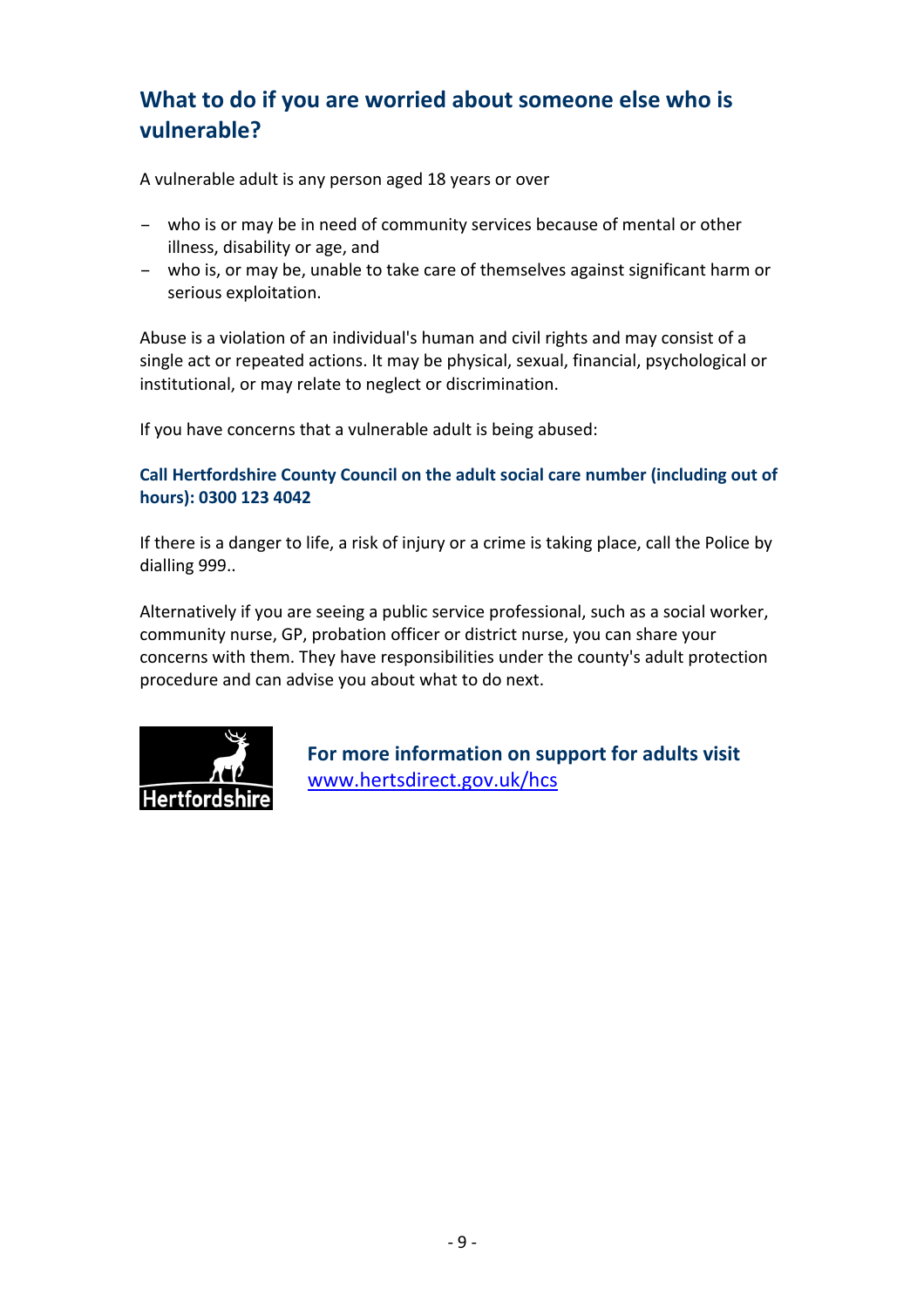### **The ABC of CBT (Cognitive Behavioural Therapy)**

#### **What is CBT?**

Cognitive Behavioural Therapy (CBT) is a practical technique to help you identify and deal with negative thoughts in a sensible and practical way so that you can improve the quality of your life and make reasonable decisions. It can be used when you are feeling anxious or stressed, worrying about something that is happening in your life or struggling to overcome patterns of repeat behaviour and negative thoughts which seem to recur in your life. If you [Google](http://www.google.co.uk/#hl=en&site=&source=hp&q=cognitive+behavioural+therapy&oq=cog&aq=1&aqi=g10&aql=&gs_l=hp.1.1.0l10.1406.3203.0.5578.3.3.0.0.0.0.266.563.1j0j2.3.0...0.0.L8c_ob8z2yU&bav=on.2,or.r_gc.r_pw.,cf.osb&fp=c9866d372148c025&biw=1280&bih=584) 'Cognitive Behavioural Therapy' there is a wealth of information and books you can get to learn more about this technique.

#### **Ten steps to positive thinking**

CBT is about making a sensible assessment of your situation and making the most constructive choices that you can to improve it or cope with it.

Thinking determines your mood – if you change your thinking, you will change your life. Cognitive therapy helps you identify your negative thinking and replace it with healthier thinking.

Keeping a though record gives you the chance to reflect on your thinking *after the fact*, when you're not reacting out of fear or resentment, and a systematic approach to come up with healthier alternatives.

#### **10 steps to a thought record**

The first six steps guide you through understanding your negative thinking, and where it came from. The next four steps help you come up with healthier thinking and incorporate it into your life. Write a thought record about unpleasant experiences that you would like to have handled differently. You can write about past or current experiences. Start with easy ones at first. Wait until you are more practiced before dealing with more uncomfortable experiences.

**1. The situation.** Briefly describe the situation that led to your unpleasant feelings. This will help you remember it later if you want to review your notes. *I made a mistake at work. I felt anxious and was reminded of past failures.*

**2. Initial thought.** What thought first crossed your mind? This was probably a subconscious or automatic thought that you have had before. *I feel like a failure. If people knew the real me, they wouldn't like me.*

**3. Negative thinking.** Identify the negative thinking behind your initial thought. Choose one or more from the list of common types of negative thinking. *This is self‐labelling and disqualifying the positives.*

**4. Source of negative belief.** Can you trace your thinking back to a situation or person? Is there a deep belief or fear driving your thinking? Search your heart. *I can hear the voice of my parent saying that I'm a failure and that I'll never amount to anything.*

**5. Challenge your thinking.** Look at the evidence both for and against your thinking. Have you been in a similar situation before? What did you learn from it? What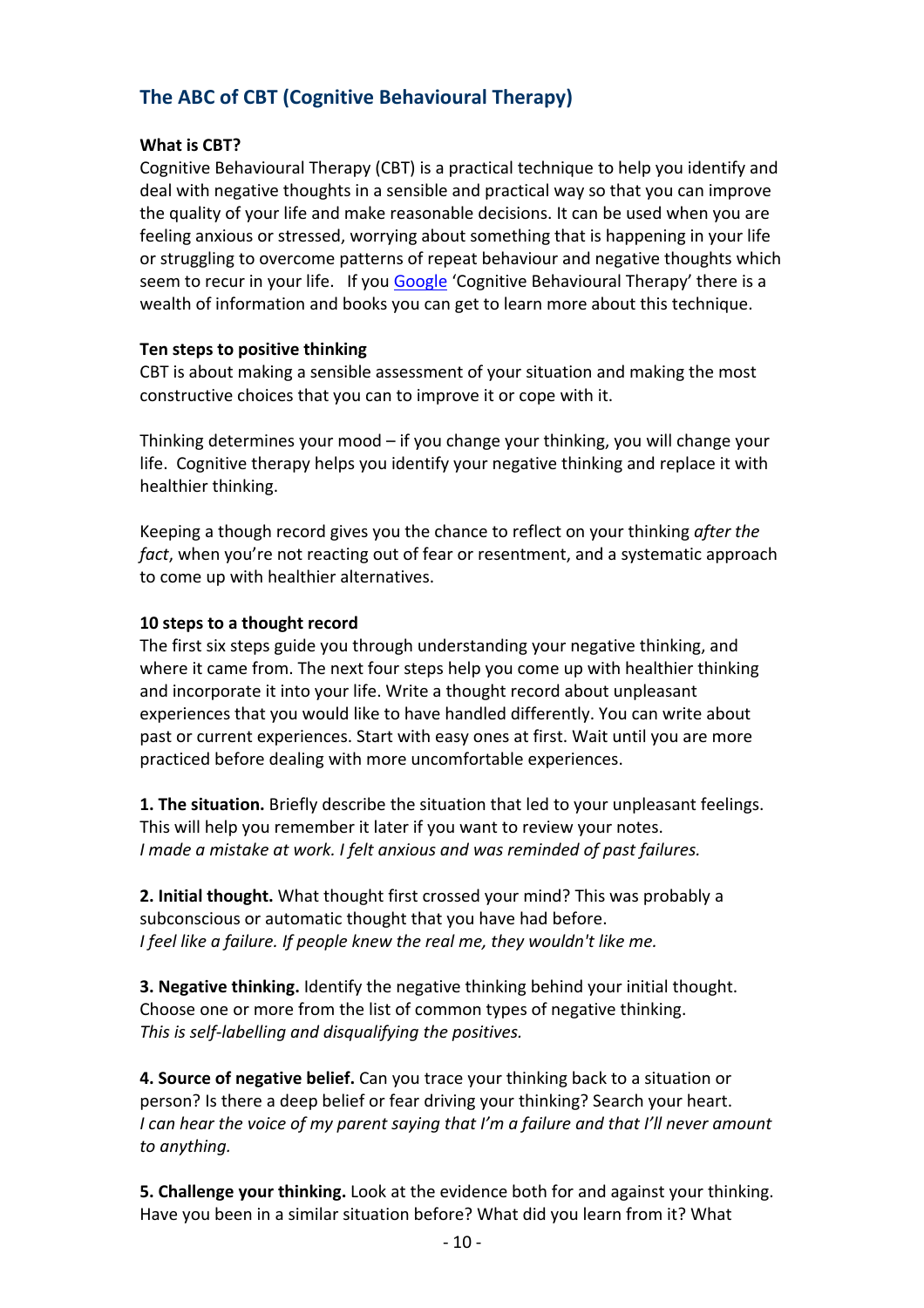strengths do you bring to this situation? Make sure you see the whole picture. *I'm hard on myself. I don't always succeed, but I do sometimes. People have complimented me on my work. I feel overwhelmed when I try to be perfect.*

**6. Consider the consequences.** What are the short‐term and long‐term consequences if you continue to think like this? Look at the physical, psychological, professional, and emotional consequences.

*I'm damaging my self‐esteem. If I continue to think like this, my negativity will affect my relationships and possibly my health. I'll become exhausted.*

**7. Alternative thinking.** The previous steps of the thought record helped you understand your thinking and lower your defences. Now that you've considered the facts, write down a healthier way of thinking.

*I don't have to succeed at everything. I can learn from my mistakes. I'm not a failure. I want to get rid of this negative thinking. I'm being hard on myself.*

**8. Positive belief and affirmation.** Write down a statement that reflects your healthier beliefs. Find something that you can repeat to yourself. *A mistake is not failure. I am successful in many ways.*

**9. Action plan.** What action can you take to support your new thinking? *The next time I make a mistake, I won't dwell on the negatives. Instead I will focus on what I can learn from my mistake. I will remind myself of my past successes.*

**10. Improvement**. Do you feel slightly better or more optimistic? This step reinforces the idea that if you change your thinking, you will change your mood. Gradually over time, your thinking and life will begin to improve.

*Ask your doctor or therapist if cognitive therapy is right for you.* These techniques can complement the work you do with your doctor or therapist, but they should be used in combination with professional guidance.

This thought record template is provided as a public service by www.CognitiveTherapyGuide.org. It can be printed without restrictions. For a more complete guide to cognitive therapy refer to the book "I Want to Change My Life" by Dr. Steven M. Melemis. This handout may complement the work you do with your doctor or therapist, but *should only be used in combination with professional guidance*.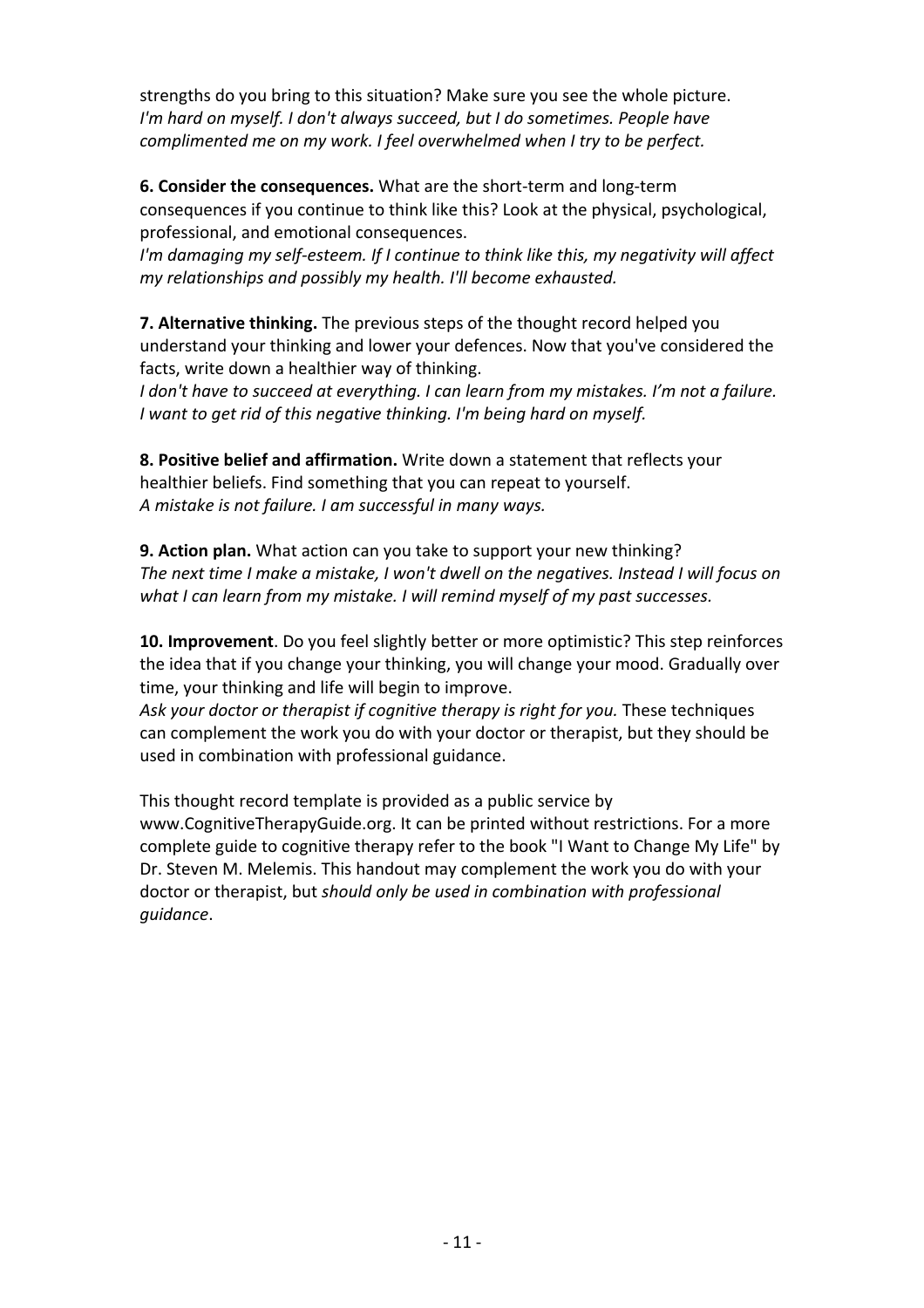# **Sources of support**

#### **Herts LGBT Guide**

Information about LGBT services in and around Hertfordshire http://www.hertsdirect.org/docs/pdf/h/hertslgbtguide.pdf

#### **HertsHelp** [\(www.hertsdirect.org/hertshelp\)](http://www.hertsdirect.org/hertshelp) a network of community organisations working together. They can help you find the practical support, guidance and information from 100s of community groups in Herts who may be able to help

#### **The Gender Trust**

PO Box 3192 Brighton BN1 3WR Helpline: 0845 231 0505 [www.gendertrust.org.uk](http://www.gendertrust.org.uk/)

#### **Press for Change**

BM Network London WC1N 3XX [www.pfc.org.uk](http://www.pfc.org.uk/)

#### **The Gender Identity and Research and Education Society**

Melverly The Warren Ashtead Surrey KT21 2SP **Tel:** 01372 801554 **Fax:** 01372 272297 [www.gires.org.uk](http://www.gires.org.uk/)

#### **The Beaumont Society**

27 Old Gloucester Street London WC1N 3XX Info Line (24 H): 01582 412220 Email:[email@beaumontsociety.org.uk](mailto:email@beaumontsociety.org.uk)

#### **FTM net Telephone Support**

Tel: 0)161 432 1915 This line only operates on Wednesday evening between 8pm and 10.30pm, UK time and is operated entirely by unpaid volunteers, from their own homes. The phone line is **not** available at other times.

Cortex Support and Social Group for Transgender people in **Hertfordshire <http://www.tgcortex.com/>**

**The following websites contain useful information on equalities and contain directories of community support organisations**